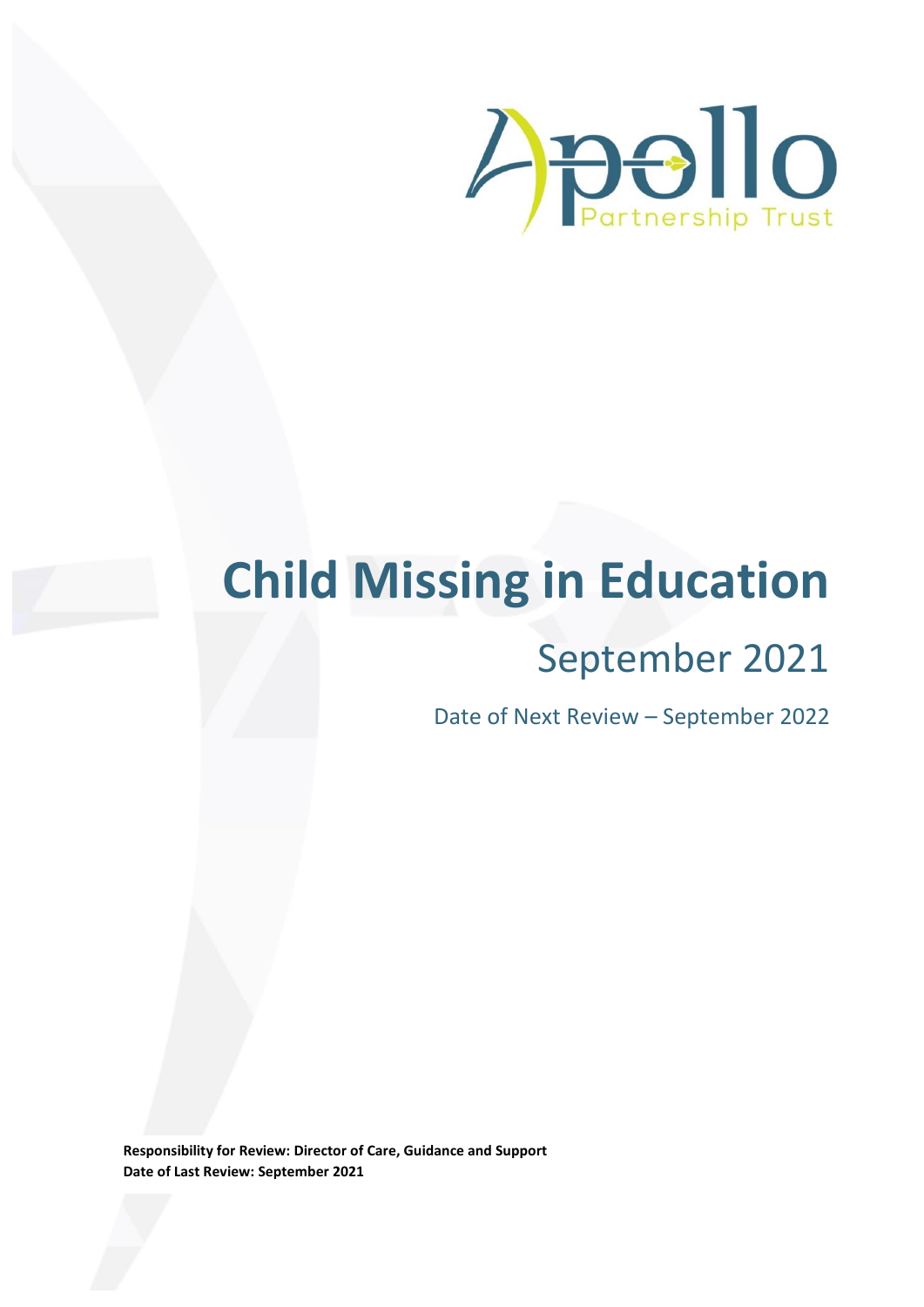#### **1.0 Policy statement**

Children missing education is a safeguarding risk. As a Trust, we have a relentless focus on attendance (see policy) both for educational and safeguarding reasons. All children are entitled to a full-time education, regardless of their circumstances. Children Missing in Education (CME) risk underachieving, being victims of abuse, and not being in education, employment or training (NEET). We are mindful that some children may be more vulnerable and likely to be missing from education (see Child Protection and Safeguarding policy) and we ensure that our absence monitoring procedures focus on these children first. We understand that children are rendered more vulnerable to risk when they are out of education and, as such, only exclude students for a fixed term when it is entirely necessary and permanently exclude when there is no alternative (see policy). For vulnerable children, we will do all we can to provide an alternative to fixed-term exclusion. The Local Authority has a legal duty to identify when there are CME and to work with schools to help them back into education. This policy highlights what our schools within our Trust will do to support our children and to work with Children's Services to fulfil its duty.

#### **2.0 Scope and purpose**

- To ensure that all staff understand that we are all responsible for safeguarding children and that ensuring no child is missing is a part of that duty.
- To ensure all staff understand the procedures we have in place for a child missing from education.
- To contribute to the wider safeguarding portfolio of policies such as Attendance, Child Missing or Absconds, Child Protection, Behaviour and SEND.

This policy is developed in accordance with the principles established by:

- DfE (2018) 'Working together to safeguard children'
- DfE (2021) 'Keeping children safe in education'
- DfE (2016) 'Children missing education'
- DfE (2018) 'School attendance'
- The Education Act 1996
- The Education Act 2002
- The Education and Inspections Act 2006
- The Children Act 1989
- The Children Act 2004
- The Education (Pupil Registration) (England) Regulations 2006 (as amended in 2016)
- The Education (Pupil Information) (England) Regulations 2005 (as amended in 2018)
- The School Information (England) Regulations 2008 (as amended in 2018)
- The Education (Provision of Full-Time Education for Excluded Pupils) (England) Regulations 2007 (as amended in 2014)

#### **3.0 Definitions**

**3.1** For the purpose of this policy, a 'child missing in education' is defined as a child or young person of compulsory school age who is not attending school or is not receiving a suitable education elsewhere.

**3.2** A 'missing child' is one who is not accounted for even though they should be in our care.

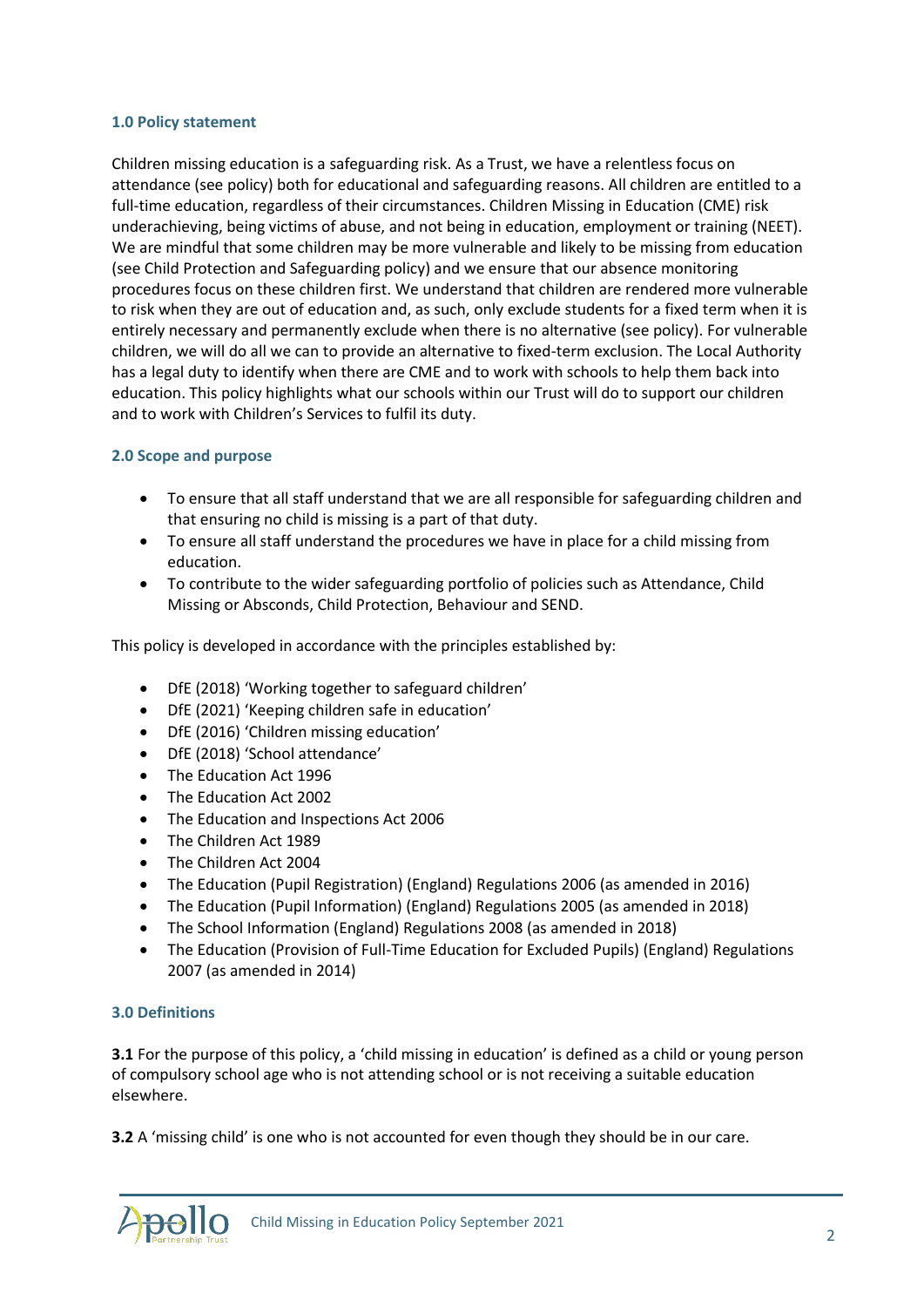## **4.0 Roles and responsibilities for CME**

#### **4.1 The school**

- The school will enter students on the admissions register at the beginning of the first day on which it has been agreed by the school, or the day that the school has been notified, that the student will attend the school.
- The school will keep an accurate and up-to-date admissions register by encouraging parents to inform them of any changes.
- The school will monitor students' attendance through a daily electronic lesson by lesson register (at secondary level) and two reported registrations.
- On the first day of a student not attending and we have had no contact, we will make a phone call to the student's parents or carers.
- If there is no further contact, we will undertake a home visit on the third day of absence at the latest.
- In the event that a student fails to attend the school on the agreed or notified date, the school will undertake initial
- reasonable enquiries to establish the reason for this absence and will notify the Inclusion Service no later than 20 days after the child is identified as not in education.
- In the event that a student does not start school when we expect them to, we will inform the Local Authority admissions team.
- If we believe there are safeguarding issues, we will alert agencies working with the family, or complete a Multi Agency Referral Form (MARF)

We accept our responsibility to make 'reasonable enquiries' to establish the whereabouts of a child prior to referral to the Inclusion Service. By definition, 'reasonable enquiries' could include:

- checks with all members of staff who the student may have had contact with
- checks with the student's friends, siblings and known relatives at the school and other school
- telephone calls to any numbers held in school records
- a visit to the last known address
- if safe, enquiries with neighbours and known family

If all initial reasonable enquiries have been exhausted, the school will make a referral to the Inclusion Service using the online form supplying the following information:

- name of the child
- $\bullet$  DOB
- last known address and outcome of home visit
- names of parents or carers
- names of any known siblings
- details of the child's attendance

A more exhaustive list of enquiries is listed below and may be considered if a child may have been taken abroad and initial reasonable enquiries do not establish anything:

 where a student has not returned to school for 10 days after an authorised absence, or is absent from the school without authorisation for 20 consecutive school days, the school will remove the student from the admission register providing the local authority has given permission to do so. In the meantime, irrespective of any local intelligence as to where the family may or may not be, the school will continue to make reasonable enquiries and attempt to contact the family until the local authority confirms that they have exhausted their enquiries and approval has been given to remove the student from roll

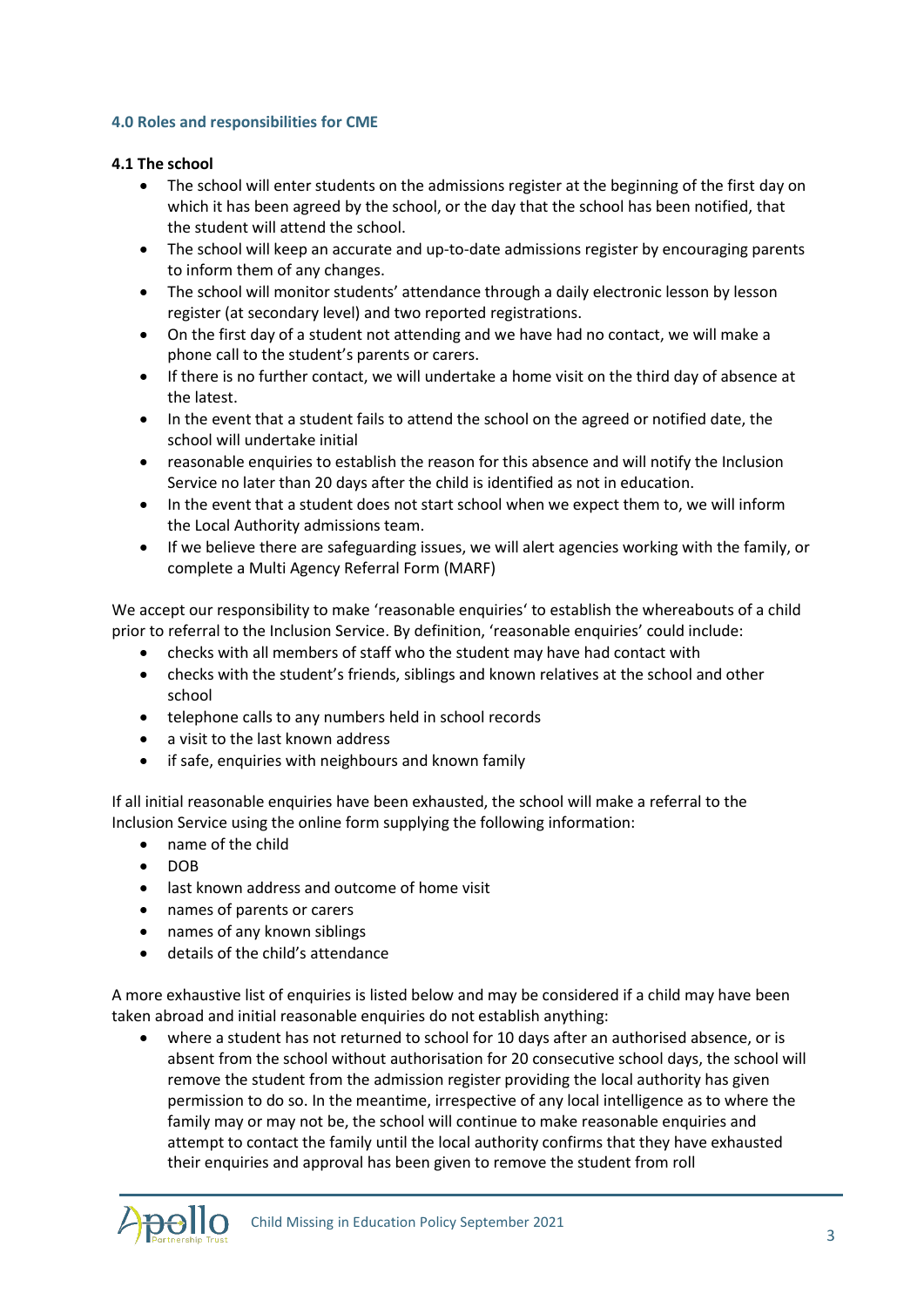- the school will work within local arrangements with regards to the re-admission of children who may wish to return after removal
- the school will notify Children's Services if any student is to be deleted from the admission register
- students who remain on the school roll, but who are not necessarily missing education, will be monitored and attendance will be addressed when it is poor
- the school will arrange full-time education for excluded students from the sixth school day of a fixed-period exclusion
- the school will provide information to Children's Services regarding standard transitions, if requested to do so

# **4.2 Staff members**

- All staff will be alert to the potential need to implement early help for a student who is frequently missing/goes missing from our care or from home.
- All staff will be aware of the school's unauthorised absence and children missing from education procedures.
- Where staff have concerns (e.g. a noticeable pattern of absence), they will refer to the Designated Safeguarding Lead via CPOMS or established communication channels.

# **4.3 Children's Services / Local Authority (LA)**

- Under the Education Act 1996, Children's Services (or the Local Authority / LA) has a duty to establish the identities of children in the area who are not registered students at a school and are not receiving education provision otherwise.
- Children's Services provide full-time education for permanently excluded students from the sixth school day of the exclusion.
- When it is brought to their attention that a child may not be receiving a suitable education, the LA will serve notices on parents.
- They will issue School Attendance Orders to parents who fail to assure them that their child is receiving a suitable education.
- The LA will prosecute parents that do not comply with a School Attendance Order.
- The LA will prosecute or fine parents / carers of school-registered children who fail to ensure their child attends school regularly.
- They will apply to court for an Education Supervision Order for a CME.
- The LA is responsible for referring to Children's Social Care where there is concern for a child's welfare, as well as the police if there is reason to suspect a crime has been committed.

Once reported to the LA, the Inclusion Service will:

- visit the last known address if it is still unclear if the family have moved
- send out a standard letter to Housing and Health
- carry out a Children's Social Care, Welfare Benefits and Police check requesting any information they may have as to the child and family's whereabouts
- contact partner agencies in person if serious concerns regarding the child's welfare and safety exist e.g. the child is the subject of a Child Protection Plan
- will be placed on the Out of School Register.

If after four weeks following the child's last attendance in school, the Inclusion Service has not been able to establish the whereabouts of the child the school will be advised to remove the child from the school roll; schools must follow the LA procedure for removal from roll on completion of the relevant documentation.

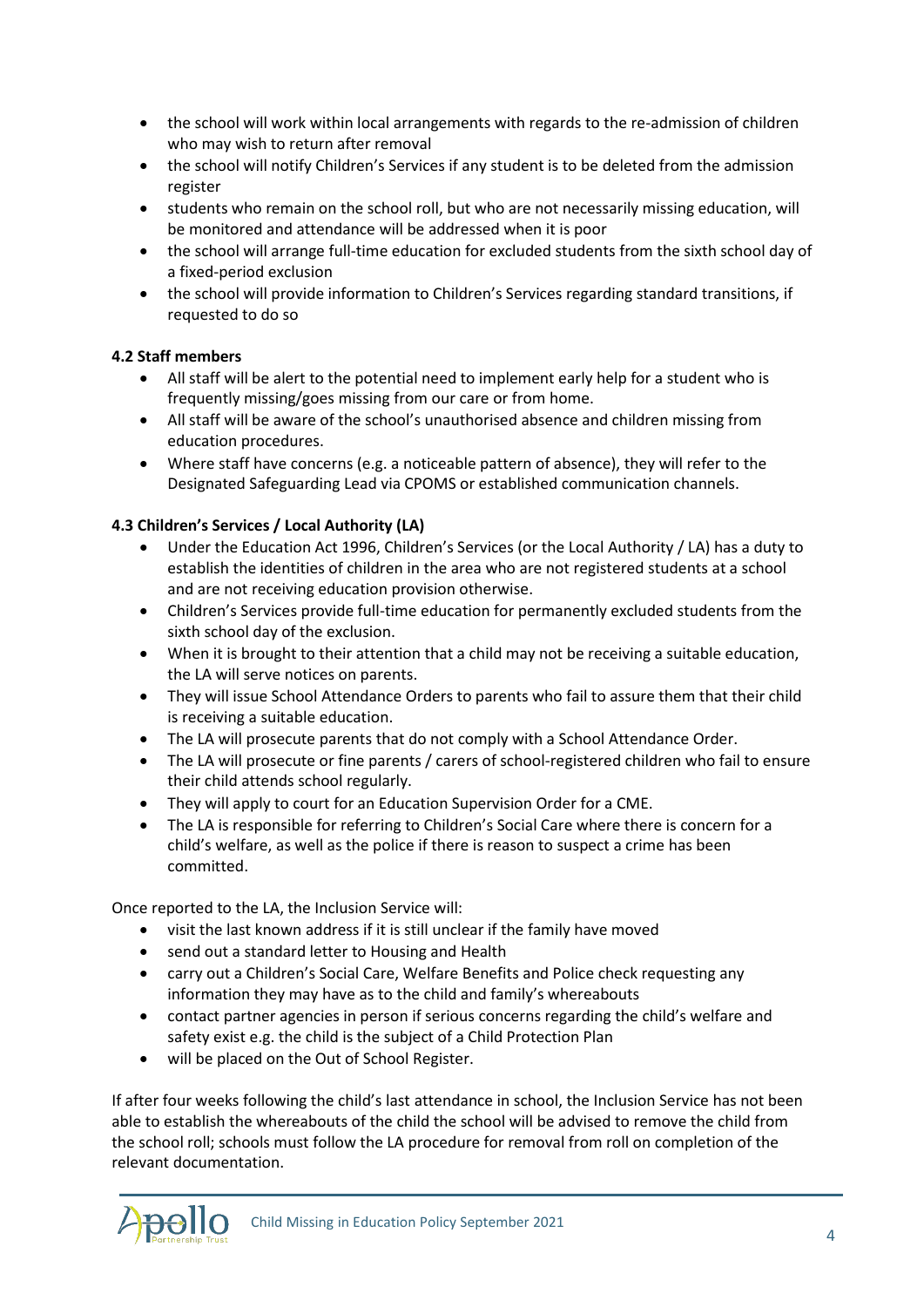# **4.4 Parents**

- Parents have a duty to ensure their child of compulsory school age receives suitable full-time education.
- Parents are responsible for notifying the school in writing if they wish to home-educate their child in order for the child to be removed from the admission register.
- Parents will notify the school regarding any absences or changes to their child's education arrangements.
- Parents are responsible for providing the school with more than one emergency contact number, where possible.

# **5.0 Induction and training**

All staff will receive annual safeguarding and child protection training, including an update on the various safeguarding concern possibilities that CME could represent, any changes to the early help process and staff members' role in this process.

# **6.0 Safeguarding and further reasonable enquiries when a child is missing**

**6.1** For the purpose of this policy, 'reasonable enquiries' are defined as limited, investigative powers that the school may action to determine a child's whereabouts and whether they may be in danger. These enquiries may continue after reporting to the necessary authorities.

**6.2** In line with the Children Act 2004, the school will follow appropriate procedures when carrying out reasonable enquiries, such as the Designated Safeguarding Lead (DSL) conducting discussions with neighbours, landlord or relatives to determine whether a child may be at risk of harm.

**6.3** The DSL will record that they have completed these procedures and, if necessary, make a referral to the children's social care or police.

**6.4** If the whereabouts and safety of a child is unknown, the school, in conjunction with the LA, may carry out the following actions:

- make contact with the parent / carer, relatives and neighbours using known contact details
- check local databases
- check data transfer systems
- follow local information sharing arrangements and make enquiries via other local databases and agencies, where possible
- check with UK Visas and Immigration and / or the Border Force
- check with agencies known to be involved with the family
- check with the LA and school from which the student moved originally
- check with the LA where the student lives, if this is different to where the school is located
- check with the Ministry of Defence Children's Education Advisory Service in the case of children of Service Personnel
- conduct home visits via an appropriate team, following local guidance concerning risk assessments and make enquiries with neighbours if appropriate

**NB.** This list is not exhaustive - the school will use their judgement towards what reasonable enquiries are appropriate once all the facts of the case have been taken into account.

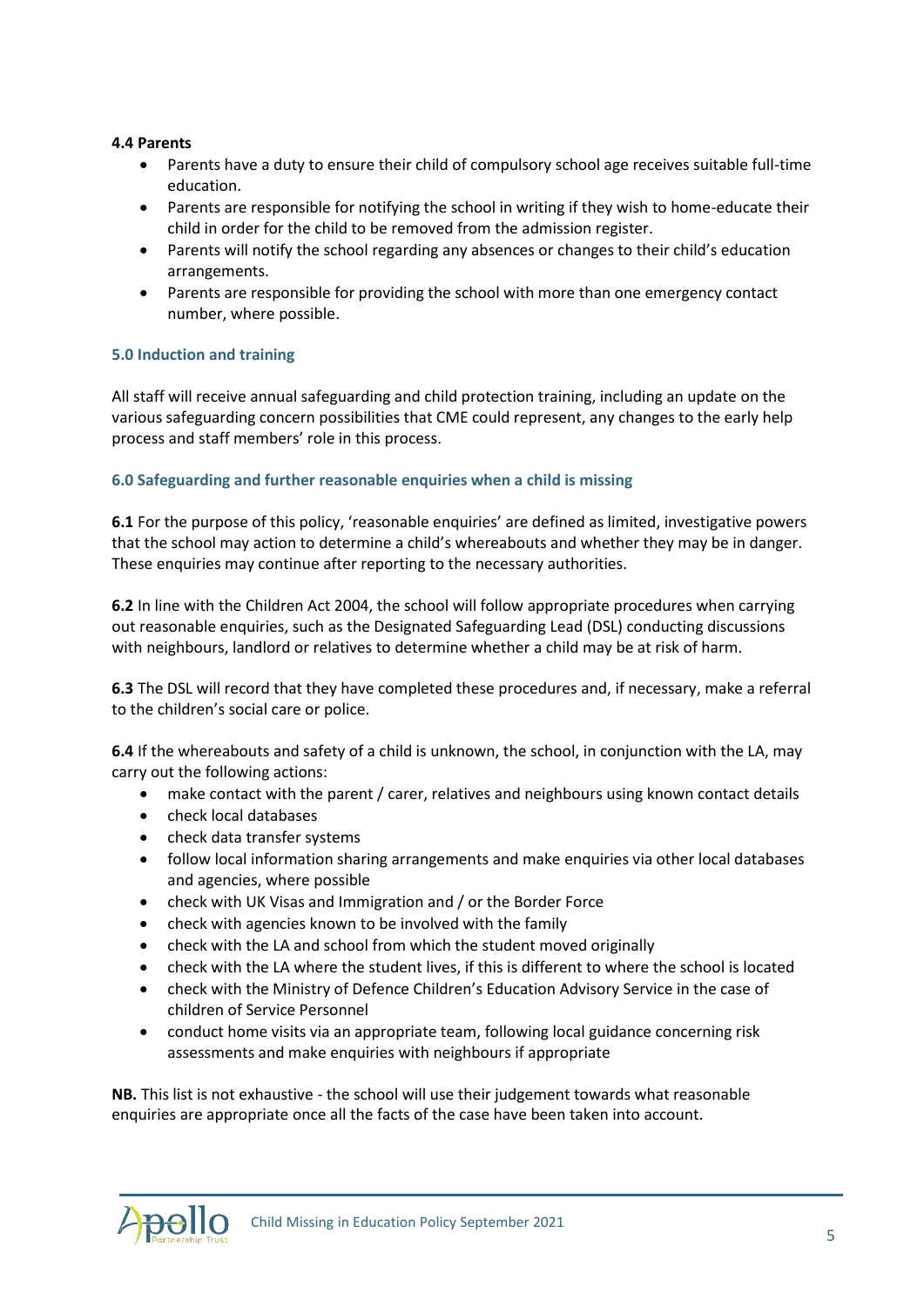# **7.0 Removing a student from the admission register**

**7.1** The school will inform the LA of any student who will be deleted from the admission register where they:

- have been taken out of school by their parents and are being educated outside the school system e.g. home-educated (informed by letter)
- have ceased to attend school and no longer live within a reasonable distance of the school
- have been certified by the school medical officer as unlikely to be in a fit state of health to attend school before ceasing to be of compulsory school age; neither they nor their parent has indicated the intention to continue to attend the school after ceasing to be of compulsory school age
- are in custody for a period of more than four months due to a final court order and the school does not reasonably believe they will be returning at the end of that period
- have been permanently excluded
- have died
- have been registered at another school where it is not indicated this should be the case
- are registered at more than one school, but have failed to attend the school and the proprietor of any other schools concerned have consented to the deletion
- have been granted authorised leave, but have failed to attend school within 10 school days after the period of authorised absence ended and:
	- o there is reason to believe the student is not unable to attend school
	- $\circ$  the LA and school are unable to determine the student's whereabouts after making joint reasonable enquiries
- have been continuously absent from school for a period of not less than 20 school days and:
	- o the absence was not authorised
	- o there is reason to believe the student is not unable to attend school
	- $\circ$  the LA and school is unable to determine the student's whereabouts after making joint reasonable enquiries
- will cease to be of compulsory school age before the school next meets, and the relevant person has indicated the student will not attend the school, or the student does not meet the academic entry requirements for sixth form

The school will notify the LA that a student is to be removed from the admission register as soon as any of the above criteria are met and no later than the time at which the student's name is actually removed.

**7.2** If a student's name is to be removed from the admission register, the school will provide the LA with the following information:

- the full name of the student
- the full name and address of any parent / carer with whom the student lives
- at least one telephone number of the parent / carer with whom the student lives
- the full name and address of the parent / carer who the student is going to live with and the date the student is expected to start living there, if applicable
- the name of the student's new school and their expected start date, if applicable

**7.3** The grounds for removal from the admission register monitoring and review.